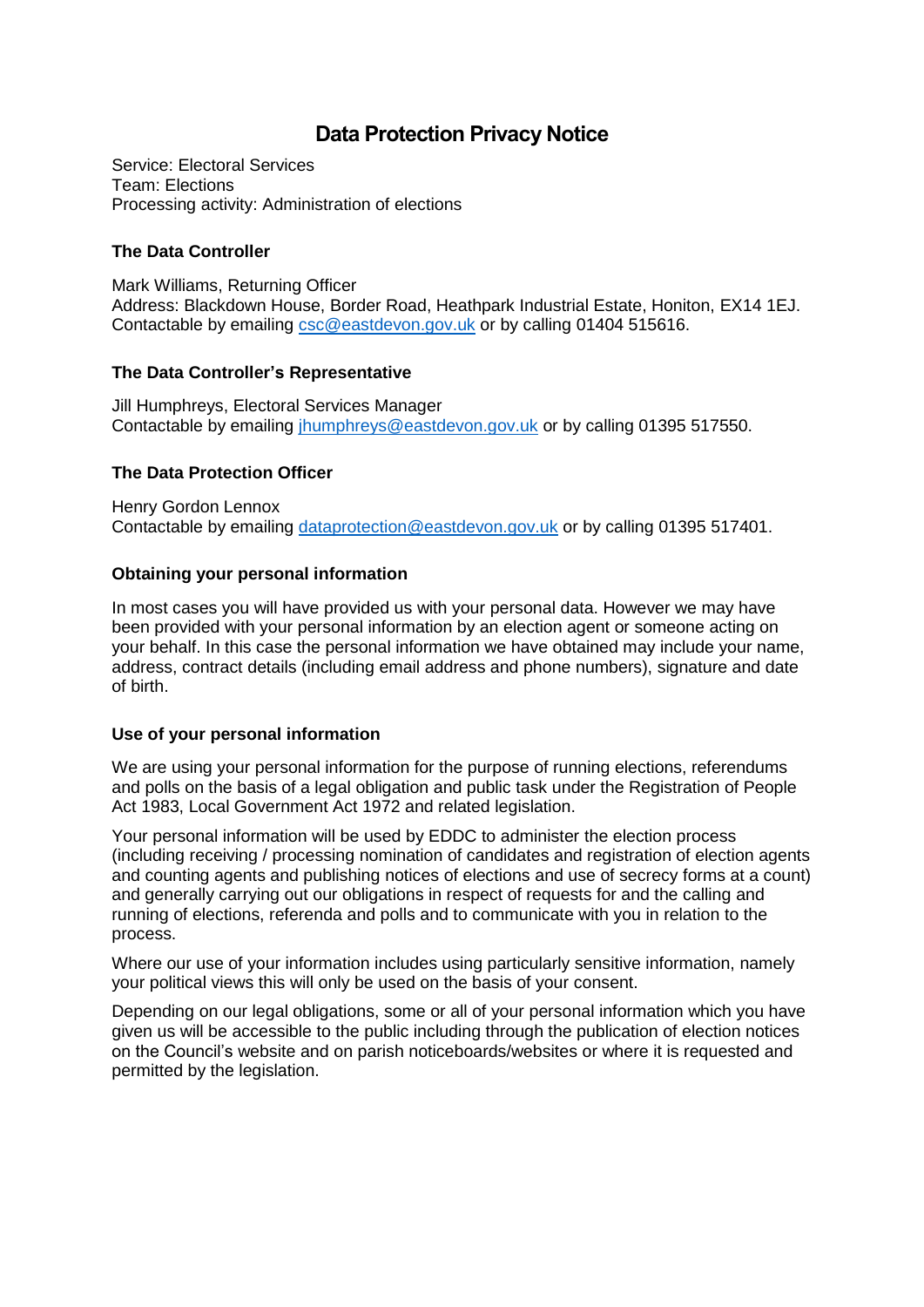#### **Who will receive or see my personal information?**

Your personal information will be available to be seen by those within the relevant service and within support services (such as the Legal Team) where necessary to carry out the purpose.

Your information may be processed by external printers acting on the Returning Officer's behalf.

Depending on our legal obligations, some or all of your personal information which you have given us will be accessible to the public through the publication of election notices on the Council's website and on parish noticeboards/websites.

We may also share information with our corporate safety officer when our staff safety is viewed as being at risk. Information may also be shared with partner agencies during safeguarding investigations and for fraud identification and prevention.

Your personal information will be stored securely within our IT system and will not be accessible to anyone else, including other services within the Council, unless detailed above.

#### **Retention**

All your personal information will be held by us only for as long as is necessary and then in accordance with any legal requirements imposed upon us and the Council's retention schedule. For more information please go to our website to view our [Retention schedule](http://eastdevon.gov.uk/access-to-information/data-protection/document-retention-schedules/)

#### **Transferring personal information outside of the EU**

Your personal information will not be transferred outside the EU or to any international organisations by the Council. It should be noted that the Council has no control over those accessing its online public registers nor what someone does with any information they obtain from them.

#### **Your rights**

Whatever our use of your personal information you have the right of access to that personal information (this means confirmation that we are using your personal information, access to it as well as other detail) and the right to seek rectification if the information is inaccurate.

Because we are using your information on the basis of legal obligation and public task then you also have the following rights in respect of how we use your personal information;

Legal obligation – you have the right to restrict processing.

Public task – the right to object and right to restrict processing.

Also, if you object to our use of your personal information and there is no overriding legitimate interest for us to continue using it or we have used your personal information unlawfully or it is no longer necessary for us to have the personal information, the right to erasure is also available to you.

Details on each of these rights and to how you exercise can be found on our website in the [Your Rights](https://eastdevon.gov.uk/access-to-information/data-protection/data-protection-information/your-rights/) pages.